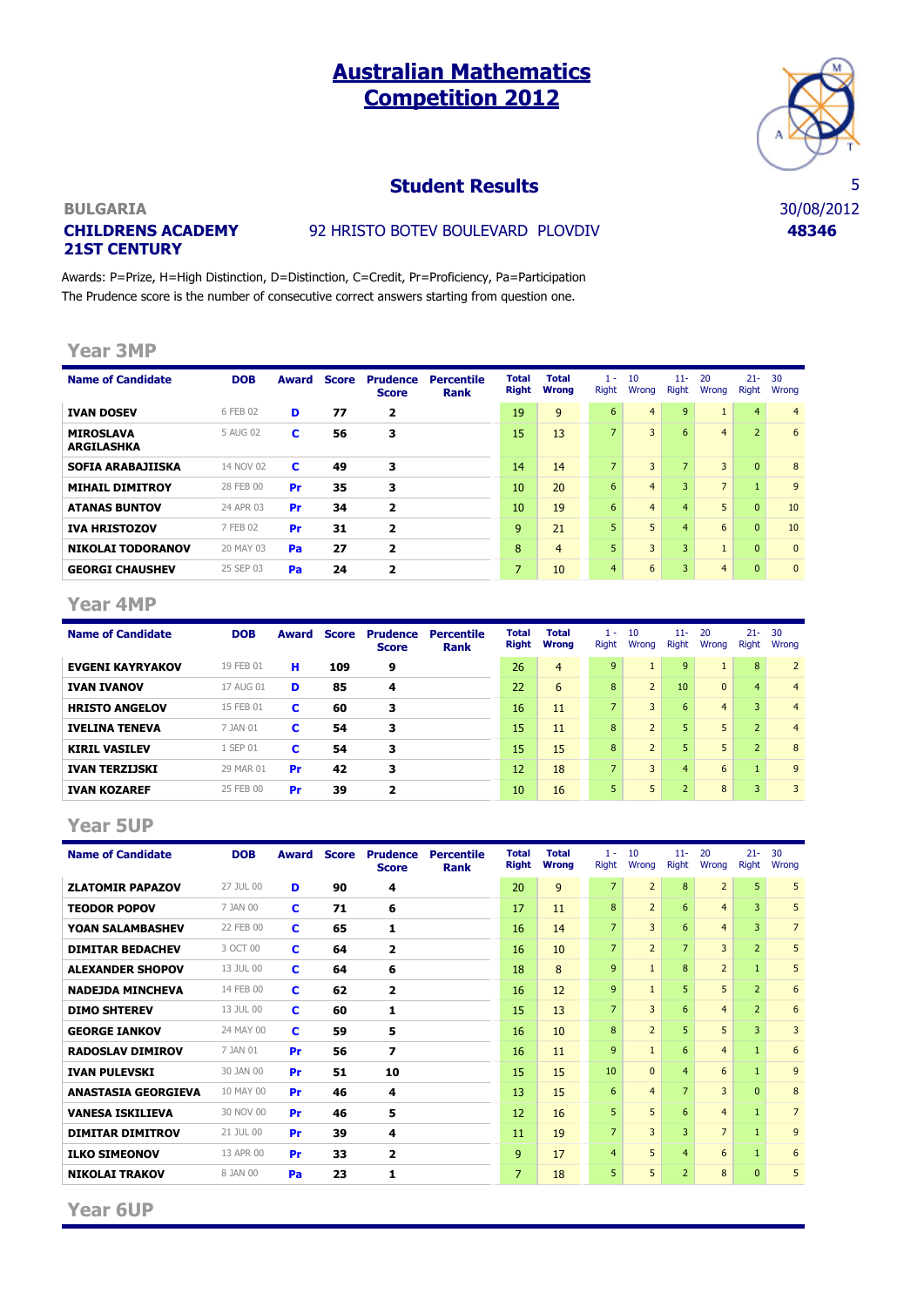# **Australian Mathematics Competition 2012**



### **Student Results** 6

# **CHILDRENS ACADEMY 21ST CENTURY**

# 92 HRISTO BOTEV BOULEVARD PLOVDIV **48346**

Awards: P=Prize, H=High Distinction, D=Distinction, C=Credit, Pr=Proficiency, Pa=Participation The Prudence score is the number of consecutive correct answers starting from question one.

| <b>Name of Candidate</b>                | <b>DOB</b> | Award | <b>Score</b> | <b>Prudence</b><br><b>Score</b> | <b>Percentile</b><br><b>Rank</b> | <b>Total</b><br><b>Right</b> | <b>Total</b><br><b>Wrong</b> | $1 -$<br><b>Right</b> | 10<br>Wrona    | $11 -$<br><b>Right</b> | 20<br>Wrona    | $21 -$<br>Right | 30<br>Wrona     |
|-----------------------------------------|------------|-------|--------------|---------------------------------|----------------------------------|------------------------------|------------------------------|-----------------------|----------------|------------------------|----------------|-----------------|-----------------|
| <b>IVAILO STEFANOV</b>                  | 11 AUG 99  | D     | 103          | 16                              |                                  | 25                           | 3                            | 10                    | $\Omega$       | 9                      | $\mathbf{1}$   | 6               | $\overline{2}$  |
| <b>TANYA OTSETAROVA</b>                 | 6 DEC 99   | c     | 85           | 1                               |                                  | 20                           | 6                            | 8                     | $\mathbf{1}$   | $\overline{7}$         | $\mathbf{1}$   | 5               | $\overline{4}$  |
| <b>NIKOLAY VALKOV</b>                   | 1 APR 99   | c     | 82           | 6                               |                                  | 20                           | 8                            | 8                     | $\overline{2}$ | 9                      | $\mathbf{1}$   | 3               | 5               |
| <b>RADOSLAV UZUNOV</b>                  | 9 MAY 99   | c     | 80           | 6                               |                                  | 21                           | 9                            | 9                     | $\mathbf{1}$   | 9                      | $\mathbf{1}$   | 3               | $7\overline{ }$ |
| <b>DIMO DIMOV</b>                       | 5 APR 99   | C     | 75           | 6                               |                                  | 19                           | 11                           | 8                     | $\overline{2}$ | 8                      | $\overline{2}$ | 3               | $7\overline{ }$ |
| <b>ZORNITSA ASANSKA</b>                 | 5 AUG 99   | c     | 67           | $\overline{\phantom{a}}$        |                                  | 17                           | 13                           | $\overline{7}$        | 3              | $\overline{7}$         | 3              | 3               | $\overline{7}$  |
| <b>TZVETOMIRA</b><br><b>PAMUKCHIEVA</b> | 8 OCT 99   | c     | 67           | 6                               |                                  | 18                           | $\overline{7}$               | 8                     | $\overline{2}$ | $\overline{7}$         | 3              | 3               | $\overline{2}$  |
| <b>NIKOLETA</b><br><b>SINIKCHIYSKA</b>  | 30 JAN 99  | C     | 65           | 1                               |                                  | 15                           | 15                           | 6                     | $\overline{4}$ | $\overline{7}$         | 3              | $\overline{2}$  | 8               |
| <b>IVETAA MAKEDONSKA</b>                | 6 SEP 99   | Pr    | 64           | 1                               |                                  | 16                           | 11                           | $\overline{7}$        | 3              | 5                      | 5              | $\overline{4}$  | 3               |
| <b>ALEXANDER TZANOV</b>                 | 1 OCT 99   | Pr    | 63           | 5                               |                                  | 17                           | 10                           | $\overline{7}$        | 3              | 8                      | $\overline{2}$ | $\overline{2}$  | 5               |
| <b>DIMITAR GEORGIEV</b>                 | 16 FEB 99  | Pr    | 61           | $\overline{2}$                  |                                  | 15                           | 13                           | 6                     | $\overline{4}$ | $\overline{7}$         | 3              | $\overline{2}$  | 6               |
| <b>MARTIN KARLYUKOV</b>                 | 21 MAY 99  | Pr    | 59           | 1                               |                                  | 14                           | 13                           | $\overline{7}$        | 3              | $\overline{4}$         | 6              | 3               | $\overline{4}$  |
| <b>ZDRAVKA TODOROVA</b>                 | 13 MAY 99  | Pr    | 59           | 6                               |                                  | 15                           | 15                           | 8                     | $\overline{2}$ | 5                      | 5              | $\overline{2}$  | 8               |
| <b>DANIEL ANASTASOV</b>                 | 9 NOV 99   | Pr    | 58           | 6                               |                                  | 16                           | 13                           | 8                     | $\overline{2}$ | 6                      | $\overline{4}$ | $\overline{2}$  | $7\overline{ }$ |
| <b>GEORGE PALAZOV</b>                   | 11 NOV 99  | Pr    | 58           | 5                               |                                  | 16                           | 11                           | 8                     | $\overline{2}$ | 6                      | $\overline{4}$ | $\overline{2}$  | 5               |
| <b>KATERINA PETKOVA</b>                 | 17 FEB 99  | Pr    | 57           | 1                               |                                  | 15                           | 12                           | 9                     | $\mathbf{1}$   | 5                      | 5              | $\mathbf{1}$    | 6               |
| <b>NIKOLAI DEMIROV</b>                  | 1 SEP 99   | Pr    | 55           | 5                               |                                  | 15                           | 15                           | 8                     | $\overline{2}$ | $\overline{4}$         | 6              | 3               | $7\overline{ }$ |
| <b>KRISTINA IVANOVA</b>                 | 12 SEP 99  | Pr    | 54           | 4                               |                                  | 13                           | 15                           | 6                     | $\overline{4}$ | $\overline{4}$         | 6              | 3               | 5               |
| <b>MARIO GURGUTOV</b>                   | 10 JUN 99  | Pr    | 52           | 8                               |                                  | 15                           | 10                           | 9                     | $\mathbf{1}$   | 5                      | 5              | $\mathbf{1}$    | $\overline{4}$  |

#### **Year 7J**

| <b>Name of Candidate</b>  | <b>DOB</b> | Award | <b>Score</b> | <b>Prudence</b><br><b>Score</b> | <b>Percentile</b><br><b>Rank</b> | <b>Total</b><br><b>Right</b> | <b>Total</b><br><b>Wrong</b> | <b>.</b><br><b>Right</b> | 10<br>Wrong    | $11 -$<br><b>Right</b> | 20<br>Wrong    | $21 -$<br><b>Right</b> | 30<br>Wrona    |
|---------------------------|------------|-------|--------------|---------------------------------|----------------------------------|------------------------------|------------------------------|--------------------------|----------------|------------------------|----------------|------------------------|----------------|
| <b>HRISTO PAPAZOV</b>     | 18 DEC 98  | c     | 92           | 19                              |                                  | 24                           | 6                            | 10                       | $\mathbf{0}$   | 9                      |                | 5                      | 5              |
| <b>MILKO GANEV</b>        | 6 APR 98   | c     | 87           | 16                              |                                  | 23                           | $\overline{7}$               | 10                       | $\mathbf{0}$   | 9                      |                | $\overline{4}$         | 6              |
| <b>ILIYA MANOLOV</b>      | 15 SEP 98  | c     | 81           | 19                              |                                  | 22                           | 8                            | 10                       | $\mathbf{0}$   | $\mathbf{q}$           |                | 3                      | $\overline{7}$ |
| <b>GEORGI CHEMISHANOV</b> | 26 MAY 98  | c     | 79           | 6                               |                                  | 21                           | 9                            | 8                        | $\overline{2}$ | 10                     | $\Omega$       | 3                      | $\overline{7}$ |
| <b>IVAN DIMITROV</b>      | 13 JUL 99  | c     | 73           | 15                              |                                  | 20                           | 10                           | 10                       | $\mathbf{0}$   | 8                      | $\overline{2}$ | $\overline{2}$         | 8              |
| <b>GABRIL GEORGIEFF</b>   | 11 NOV 98  | c     | 71           | 19                              |                                  | 20                           | 10                           | 10                       | $\Omega$       | $\mathbf{q}$           | $\mathbf{1}$   | $\mathbf{1}$           | 9              |
| <b>DOBRIN ANASTASOV</b>   | 7 FEB 98   | Pr    | 68           | 16                              |                                  | 19                           | 11                           | 10                       | $\Omega$       | $\overline{7}$         | 3              | $\overline{2}$         | 8              |
| <b>BOYANA IVANOVA</b>     | 8 AUG 98   | Pr    | 65           | 4                               |                                  | 18                           | 12                           | 9                        | $\mathbf{1}$   | $\overline{7}$         | 3              | $\overline{2}$         | 8              |
| <b>HRISTINA DONCHEVA</b>  | 2 JAN 98   | Pr    | 64           | 6                               |                                  | 18                           | 12                           | 9                        | $\mathbf{1}$   | 8                      | $\overline{2}$ |                        | 9              |

#### **Year 8J**

| <b>Name of Candidate</b> | <b>DOB</b> | <b>Award</b> | Score | Prudence<br><b>Score</b> | Percentile<br><b>Rank</b> | <b>Total</b><br>Right | <b>Total</b><br><b>Wrong</b> | 1 -<br><b>Right</b> | 10<br>Wrong  | $11 -$<br><b>Right</b> | -20<br>Wrona | $21 - 30$<br>Right | Wrong          |
|--------------------------|------------|--------------|-------|--------------------------|---------------------------|-----------------------|------------------------------|---------------------|--------------|------------------------|--------------|--------------------|----------------|
| <b>MILEN NIKOLOV</b>     | 3 APR 97   |              | 90    | 9                        |                           | 23                    |                              | 9                   |              | 10                     | $\Omega$     | $\overline{4}$     | 6              |
| <b>KRISTIAN GEORGIEV</b> | 27 AUG 97  |              | 84    |                          |                           | 22                    | 8                            | 9                   |              | 9                      |              | 4                  | 6              |
| <b>EVGENI PETKOV</b>     | 19 MAR 97  | c            | 83    | 6                        |                           | 22                    | 8                            | 9                   |              | <b>q</b>               |              | $\overline{4}$     | 6              |
| <b>ILIYAN GEORGIEV</b>   | 11 MAR 97  |              | 77    | 18                       |                           | 21                    | 9                            | 10                  | $\mathbf{0}$ | 8                      |              | 3                  | $\overline{7}$ |

**Year 9I**